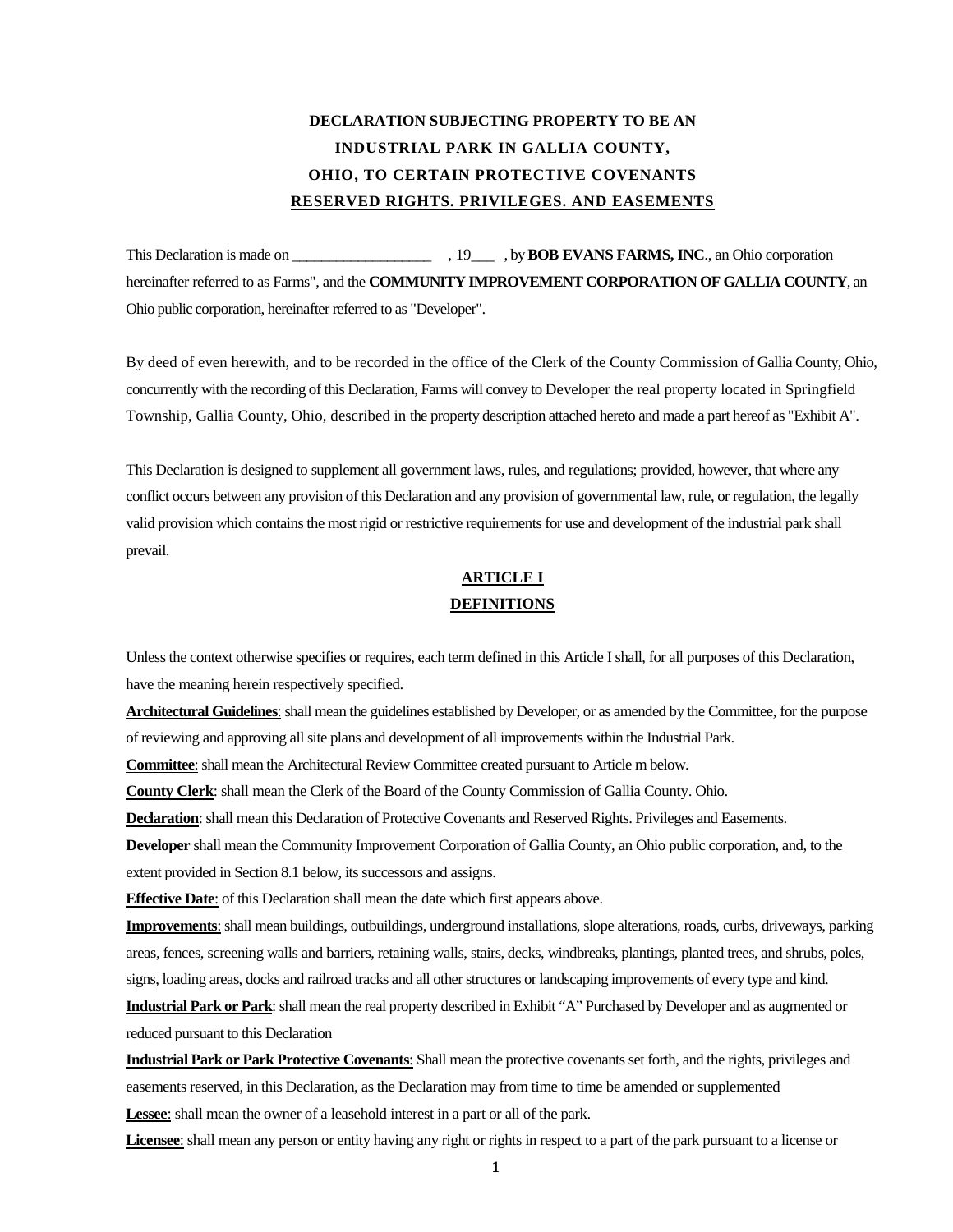authority granted by the owner of lessee of such part.

**Occupant**: shall mean any person or entity who validly and property occupies a part of the park and is not a property owner, lessee or licensee.

**Property Owner:** shall mean the legal or beneficial owner of part or all the park **Record. Recorded. Recordation:** shall mean the recordation of a document with the County Clerk. Security Instrument; shall mean a secured party under a security instrument. **Security Instrument**: shall mean a deed to secure a debt, a mortgage, or a deed of trust **Site:** shall mean all contiguous land under one ownership in the park **Tract**: shall mean any tract of land within the Park conveyed by Developer to a property owner.

## **ARTICLE II PROPERTY SUBJECT TO THE PARK PROTECTIVE COVENANTS**

## Section 2.**1 General Declaration Subjecting the Park to Protective Covenant Entitling Persons or Entities to the Benefit of such Covenants**

Farms and Developer hereby declare that the park and every part thereof is and shall be owned (legally and beneficially), leased, or otherwise used, subject to the park protective covenants. The park protective covenants are declared and agree to be in furtherance of a general plan for the development, improvement, sale and use of the park and are established for the purpose of enhancing and perfecting the value, desirability and attractiveness of the park and every part thereof. All of the park protective covenants shall run only with the park and every part thereof for all purposes and shall be binding upon and inure to the benefit of Farms, Developer; all property owners, lessees, licensees and occupants, and their successors in interest, only as set forth in this Declaration.

### **Section 2.2 Addition of Other Real Property by Developer**

**A. Developer's Power:** So long as Developer owns any real property in the park, Developer may add to the park all or a portion of any real property now or hereafter owned by Developer located adjacent to or separated only by a street or road from the park by recording an amendment to such effect to this Declaration, and Developer reserves to itself the power from time to time so to amend this Declaration.

Each amendment shall contain:

- (i) A reference to this Declaration stating the book and page where this Declaration is recorded;
- ( ii ) A statement that the park protective covenants shall upon recording apply to such added real property; and
- ( iii ) An exact description of such added property.

**B. Adjacent Property**: Unless it is a part of any additional real property added to the pa<sup>\*</sup>, any adjacent real property whether or not it be contiguous to any part of the park, shall not be deemed to be a part of the park.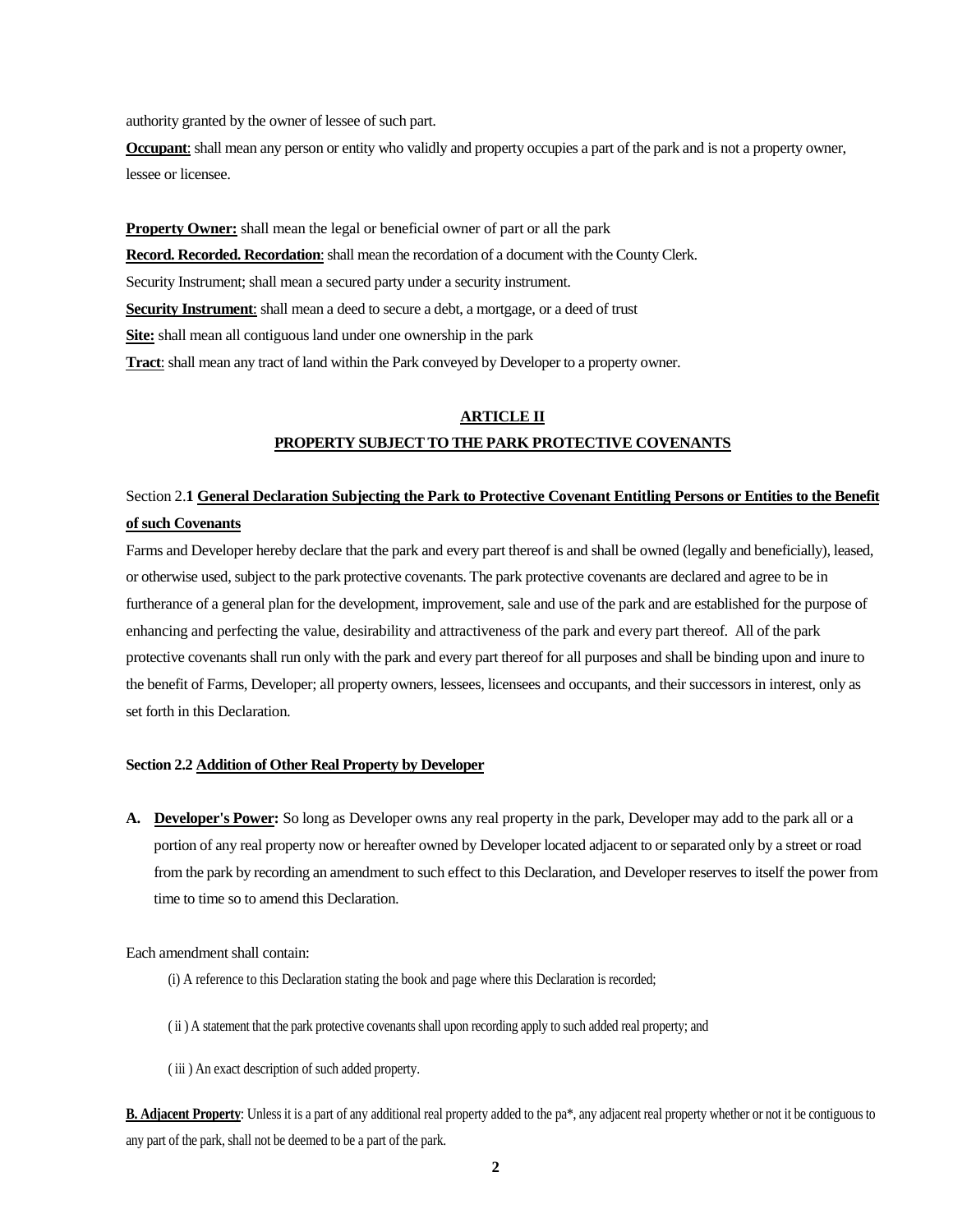### **ARTICLE III**

#### **ARCHITECTURALREVIEW COMMITTEE**

### Section 3.1 **Creation: Organization**.

**A. Composition**: There is hereby created an Architectural Review Committee which shall consist of five persons, the composition shall be a representative from the following organizations.

| <b>MEMBER</b>                            | <b>TERM OF OFFICE</b> |
|------------------------------------------|-----------------------|
| Gallia County Planning Commission        | 1996 through 1997     |
| Gallia County Commissioners' Office      | 1996 through 1998     |
| City of Gallipolis Commissioners' Office | 1996 through 1998     |
| Bob Evans Farms, Inc.                    | 1996 through 1999     |
| Community Improvement Corporation        | 1996 through 2000     |
| of Gallia County                         |                       |

**B. Terms of Members**: The five members of the committee first appointed shall serve respectively for terms of one year, two years, and three years. Thereafter, members shall be appointed or elected for terms of three years each. Any new member appointed to replace a member shall serve the unexpired portion of such member's term. Members may be reappointed or reelected.

**C. Alternate Member**: There shall also be five alternate members, individual designated by the committee as a substitute for any member thereof in the event of his unavailability or disability.

**D. Appointment or Removal**: The right to appoint or remove members and alternate members of the committee shall be and is hereby vested solely in Developer, its successors and its assigns, designated pursuant to Section 8.1 hereof, ( i ) until such tune as final plans and specifications for development of all sites in the park have been approved, or (ii) until such time as Developer, its successors and assigns, have conveyed all of their interest in the real property included within the park; whichever shall last occur. When Developer, its successors and assigns no longer have the right to appoint or remove members, such right shall vest in the property owners. Property owners shall vote on the basis of one vote per properly owner per committee member members shall be elected by a majority vote of those property owners voting for any single member of the committee.

If, after the conditions specified in the subsections  $(i)$  and  $(ii)$  have occurred, the committee is presented with a petition to remove any member signed by at least 25% of the property owners, the committee shall call for a vote upon such removal within thirty (30) days form the receipt of petition. No member of the committee shall be removed prior to the end of his term unless at least two-thirds ( 2/3 ) of the property owners voting, vote in favor of removal.

**E. Definition and Rights of Property Owners**: In the event Developer shall acquire any real property in the park by virtue of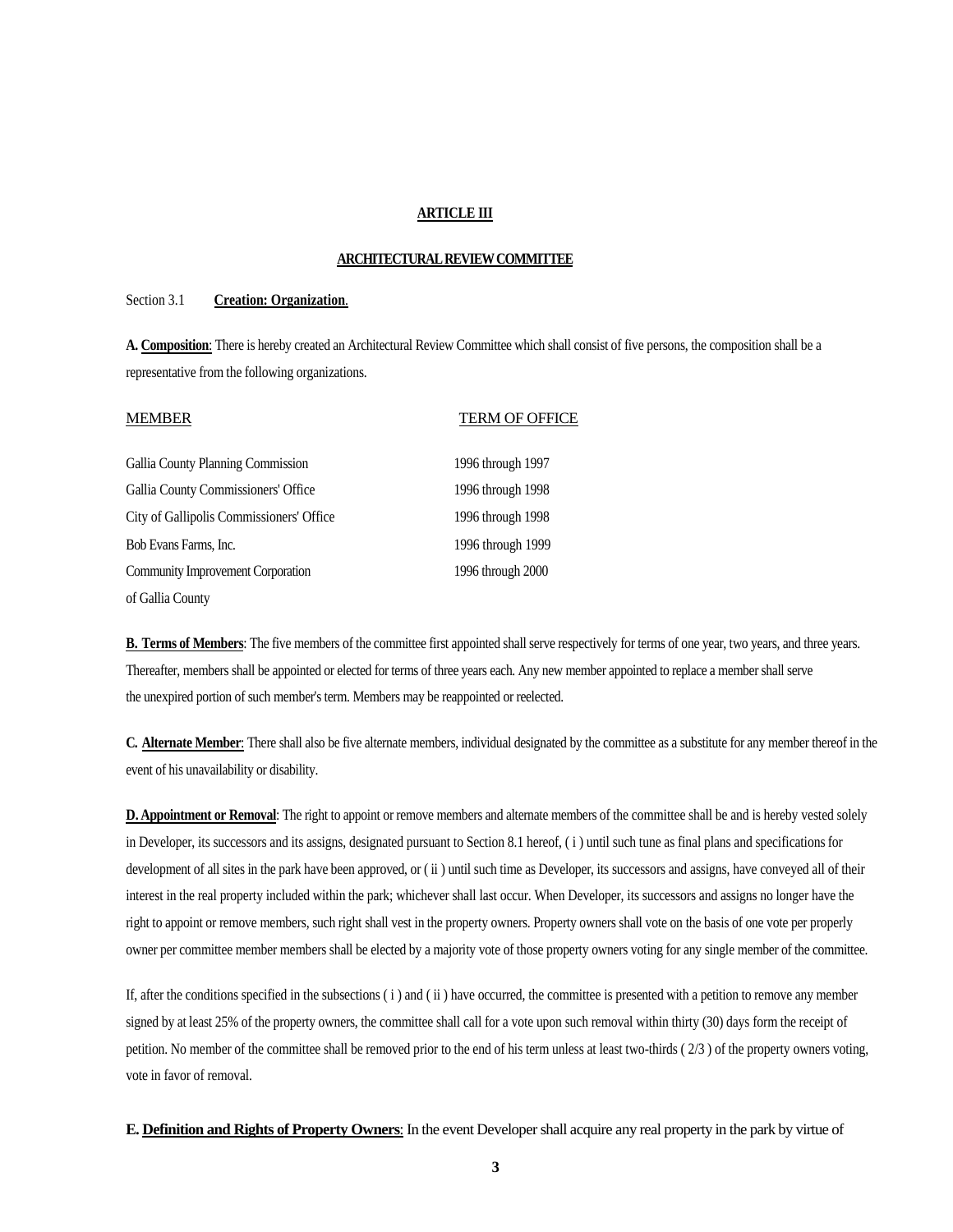foreclosure or pursuant to any condition subsequent contained in a deed as originally conveyed by Developer, Developer shall with respect to such reacquired property be regarded solely as a property owner for purposes of appointing or removing committee members. Any property owner may assign, revocable or irrevocably his voting rights hereunder to any lessee or licensee of his real property, provided such assignment is in writing and duly recorded. If a site is owned by two or more property owners, they shall each be entitled to their respective fraction of one vote.

**F. Resignation: Vacancies**: Vacancies on the committee created by resignation, or otherwise, shall be filled by Developer so long as Developer has the right to appoint members. Thereafter, vacancies on the committee shall be filled by a vote of the remaining committee members. If there are no committee members to fill vacancies, then such vacancies shall be filled by a vote of the property careers. At such elections the property owners shall vote in the manner described in Section D of this Article.

**G. Duties**: It shall be the duty of the committee to perform the functions required by this Declaration in accordance with the intents and purposes herein expressed and the criteria set forth in the Architectural Guidelines, to consider and act upon the proposals, plans, and specifications submitted to it, and to perform in good faith all other duties delegated to and imposed upon it by this Declaration.

**H. Meetings**: The committee may convene and take action by meeting, or informally by telephone, correspondence or otherwise, as the committee, in its sole discretion, shall deem necessary and appropriate to properly perform its duties hereunder. The vote or written consent of any three members shall constitute an act by the committee unless the unanimous decision of its members is otherwise required by this Declaration. The committee shall keep written records of all actions taken by it

**I. Architectural Guidelines**: The committee may, from time to time in its sole discretion, amend and repeal, by unanimous vote, rules and regulations, to be known as "architectural guidelines." Said architectural guidelines are intended to interpret and implement the provision hereof by setting forth the standards and procedures for the committee review, and may include among other things guidelines for architectural design, site planning of improvements and landscaping.

### **ARTICLE IV**

### **REGULATION OF IMPROVEMENTS**

### **Section 4.1 Approval Plans**

**A. Approval Required**: No improvement shall be constructed, erected, placed, altered, maintain, or permitted to remain in the park until final plans and specifications for said improvement, which include among other things, grading, site plans, and landscaping, shall have been submitted to and approved in writing by the committee. Such find plans and specifications shall be submitted in writing in triplicate over the authorized signature of the owner, lessee, licenses or occupant of the particular part of the park, or his authorized agent Changes in approved plans and specifications must be similarly submitted to and approved by the committee. With regard to the staged development of any site, each stage of the development shall be considered as a separate improvement and must be submitted to the committee in accordance with the terms of this Article.

**B. Filing Fees**: As a means of defraying its expenses, the committee may institute and require a reasonable filing fee to accompany the submission or resubmission of plans and specifications, each such fee is not to exceed \$100.00.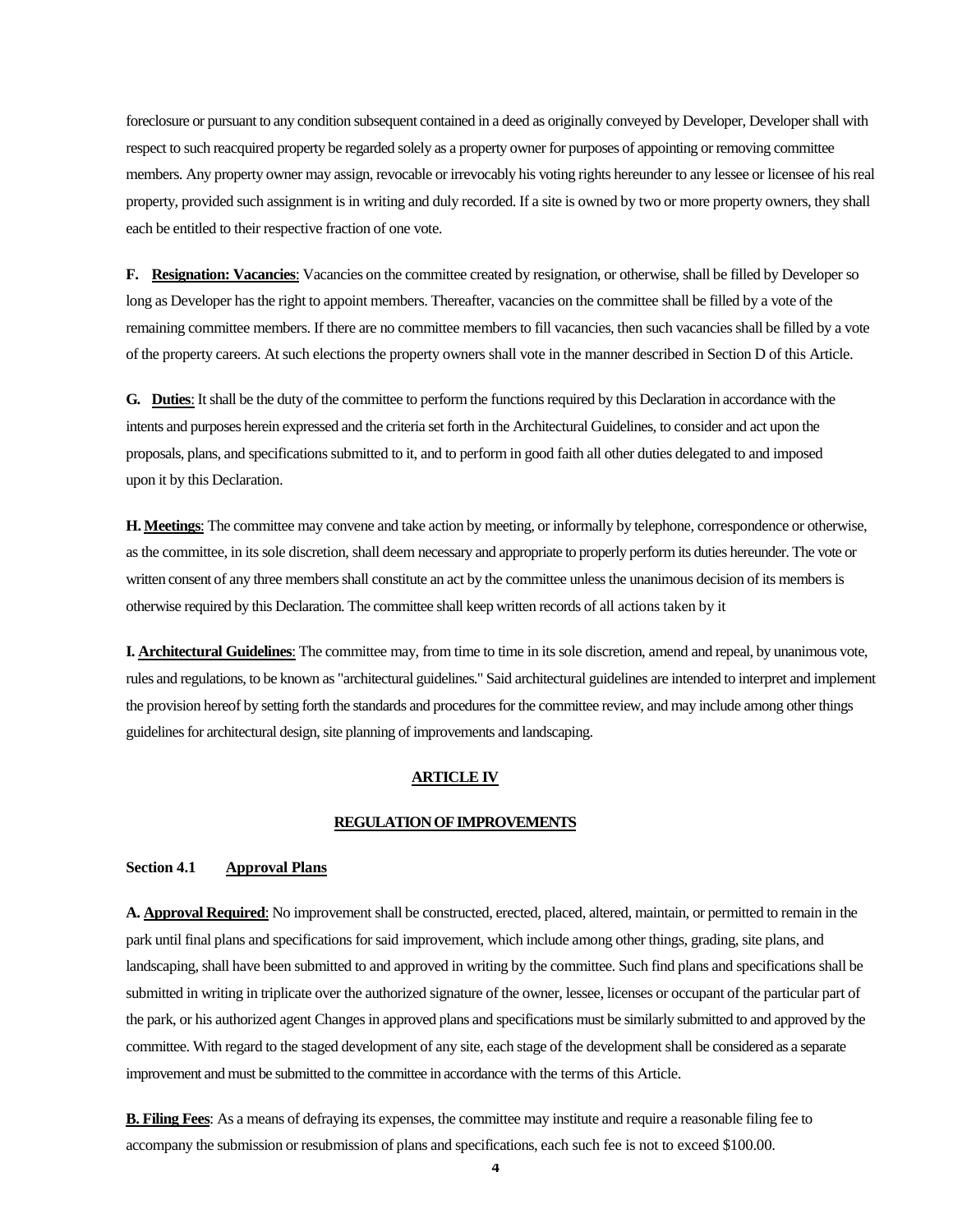**C. Basis for Approval**: The committee shall have the right to disapprove plans, specifications, or any other details submitted to it in the event the same are not in accordance with the park protective covenants, are incomplete, or are contrary to the Architectural Guidelines then in force. Plans or specifications may be disapproved if they do not comply with applicable federal, state, or local laws. The decision of the committee shall be final. The committee shall not arbitrarily or unreasonably withhold its approval of such plans and specifications.

**D. Result of Inaction:** The committee shall approve, modify, or disapprove plans and specifications within thirty (30 ) days front the receipt thereof, or within such thirty ( 30 ) day period shall notify the person submitting the same that an additional period of time (not to exceed sixty {60} days) is required for such approval, modification or disapproval. If the committee fails to approve, modify, or disapprove final plans and specifications within the periods above provided, it shall be conclusively presumed that the committee has approved said plans and specifications. One set of said plans and specifications shall, with the approval, modification, or disapproval endorsed thereon, be retained by the committee for its permanent files.

**E. Proceeding with Work**: Upon receipt of approval from the committee, the owner, lessee, licensee or occupant to whom the same is directed and delivered shall satisfy all conditions thereof and diligently proceed with the commencement and completion of all approved work In all cases, work shall be commenced within one year form the date of such approval- If work is not commenced within one year following the date of such approval, then the approval shall be deemed revoked unless the committee, in writing, extends the time for commencing work

**F. Completion of Work:** In any event, construction, refinishing, alteration or excavation of any such improvement previously approved shall be completed-within one (1) year after the commencement thereof, except for so long as such completion is rendered impossible or would result in great hardship due to strikes, fires, national emergencies, natural calamities, or other supervening forces beyond the control of the owner, lessee, licensee or occupant or his agents.

**G.Liability**: Neither Developer, the committee, nor any member thereof, nor any agent of Developer or of the committee, shall be liable for any damage, loss or prejudice suffered or claimed by any property owner, lessee, licensee, occupant who submits any such plans or specifications and such person or entity who submits such plans or specifications shall ever defend and hold the Developer, the committee, the members thereof and the agents of each harmless for all damage lost or prejudice suffered or claimed

(i) Any defects in any plans or specifications submitted, modified, or approved in accordance with the foregoing provisions, or for any structural or other defects in any work done according to such plans and specifications;

- (ii) The approval, modification or disapproval of any plans and specifications, whether or not defective;
- (iii) The construction or performance of any work, whether or not pursuant to approved plans and specifications or
- (iv) The development of any property within the park.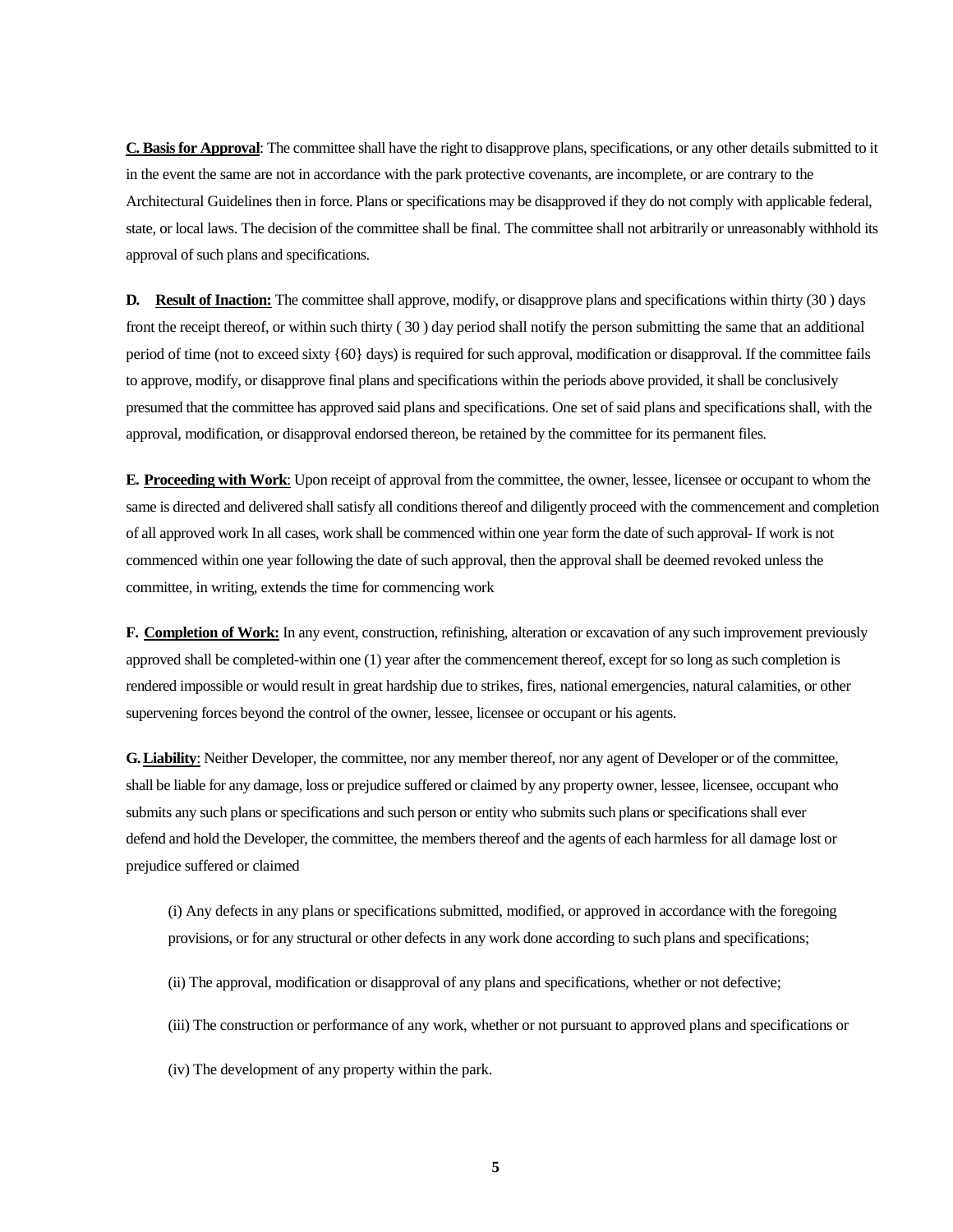#### **ARTICLE V**

### **LIMITATIONS ON IMPROVEMENTS. PERMITTED USES, PROHIBITIONS**

**Section S.I Site Coverage**: All improvements and requirements to be constructed or installed are to be contained within the boundaries of the site.

#### **Section 5.2 Setback Lines**:

A. Buildings or structures of airy kind or any part thereof shall be subject to the following setback requirements as measured from respective property lines;

(i) All setbacks (front, side, or rear) forty ( 40 ) feet from any street.

(ii) Hear setbacks, five ( 5 ) feet, if the rear line of the site does not abut a street, and ;

(iii) Side setbacks, if no side line of the site abuts a street, an aggregate total of forty ( 40 ) feet for both sides in such ratios as approved by the committee. If one ride if the site abuts a street, an aggregate total of sixty ( 60 ) feet for both sides in such ratios as approved by the committee. If two ( 2 ) sides of the she abut streets, an aggregate of eighty ( 80 ) feet in such ratios as approved by the committee.

B. Loading facilities, loading docks, doors, or other service areas shall be setback a minimum of seventy ( 70 ) feet from any property line.

C. Parking, paving, and associated curbing (except driveways, steps, and walkways) shall be set back fifteen (15) feet from any street property line and shall conform to landscaping ratios and requirements set forth herein.

**Section 5.3 Landscaping**: Every site on which a building is constructed in the park shall be landscaped by the property owner, lessee, occupant or licensee in accordance with plans and specifications submitted to and approved by the committee pursuant Article IV. In general the committee shall not approve landscaping plans which do not call for the landscaping and maintenance of the areas between the building ( or prolongation of the building line ) and street curb, not devoted to approved driveways, parking areas, and sidewalks.

**Section 5.4 Signs**: No signs, billboards, or advertising shall be erected, placed, or maintained on any real property or any improvements on said real property in the park prior to specific written approval by the committee.

#### **Section 5.5 Parking Area:**

A. Paved off-street parking as required by rules of any applicable government authority, or by any rules enacted by the committee shall be provided by each property owner, lessee, occupant or licensee on his real property to accommodate all parking needs for employee, visitor, business invitee, and company vehicles. The intent of this provision is to eliminate the need for any on-street parking.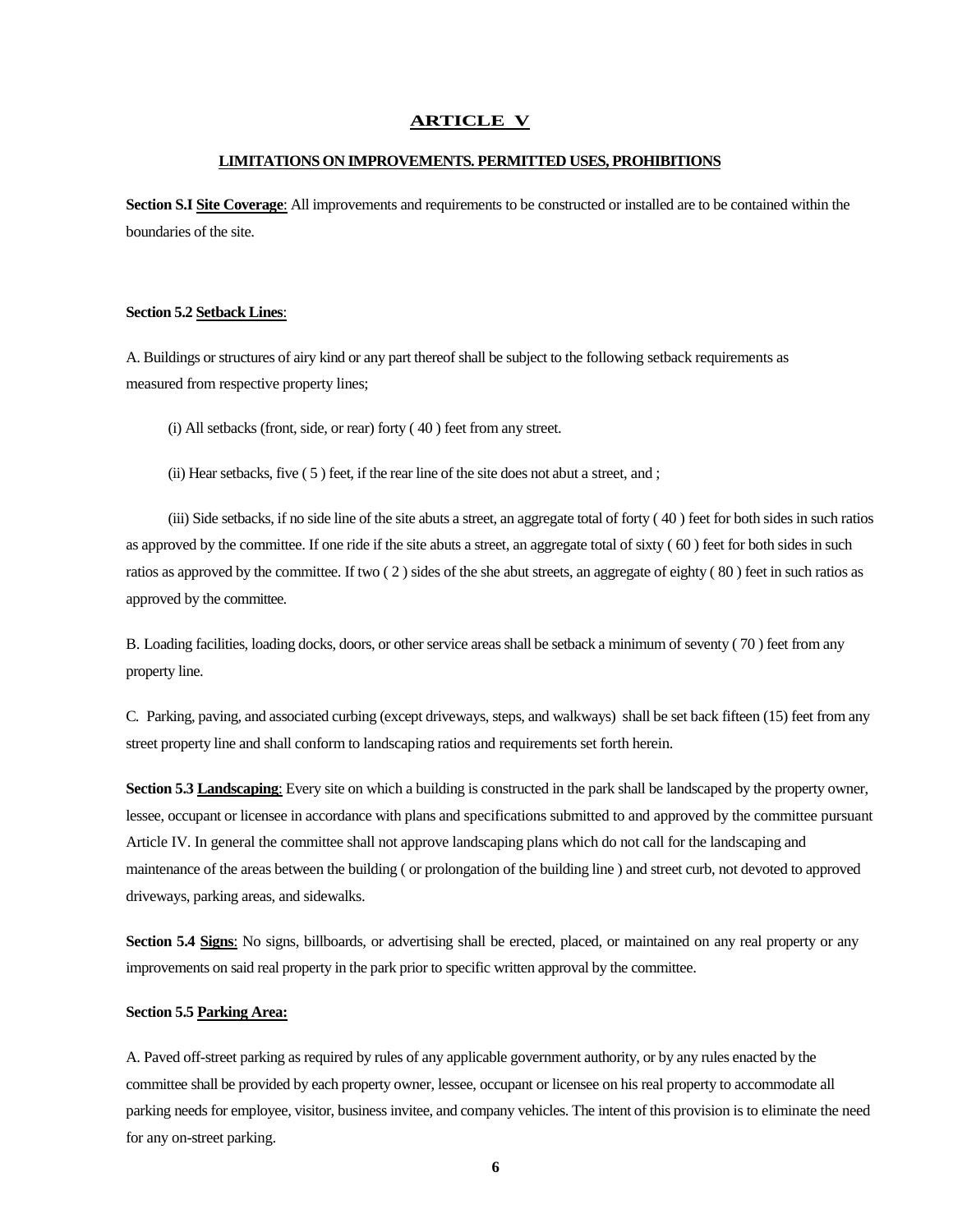B. Any area designated as parking shall be paved and curbed. The parking requirements and traffic circulation patterns need to be modified by the committee as to any particular site as a condition to the approval of plans and specifications.

**Section 5.6 Storage and Loading Areas**: No materials, supplies, merchandise or equipment, including company-owned or operated truck(s) shall be stored in an area on a she except inside a closed building or behind a visual barrier screening such areas. Loading doors, docks, freight facilities, and other service areas shall be adequately screened with landscaping.

**Section 5.7 Land Classification:** All land within the park is intended to be used for industrial and/or commercial purposes. If real properly is annexed to the park, its use classification shall be established by the annexation declaration.

**Section 5.8 Permitted Uses**: Unless otherwise specifically prohibited herein or by state or local law, or by any other applicable restrictive covenant, rule, or regulation, any industrial or commercial operation and use will be permitted.

#### **Section 5.9 Restrictions and Prohibited Uses:**

- A. Prohibited Uses: The following operations and uses shall not be permitted on any property subject to these declarations:
	- (i) Residential, except at specific sites designated by the committee;
	- (ii) Trailer courts;
	- (iii) Labor camps;
	- (iv) Junkyards;
	- ( v ) Refining of petroleum or of its products;
	- (vi ) Smelting of iron, tin, zinc, or other ores;
	- (vii) Jails, penal, detention, or correction farms;
	- (viii) Cemeteries
	- (ix) Any gasoline service stations except at sites specifically designated by the Farm or Developer.

**B. Unsanitary Conditions**: No rubbish or debris of any kind shall be placed or permitted to accumulate upon or adjacent to any site, and no odors shall be permitted to arise therefrom so as to render any site or portion thereof unsanitary.

**C. Property Maintenance; Repair of Buildings** All real property in the park, whether

occupied or unoccupied, and any buildings or other improvements placed thereon shall at all times be maintained in such a manner as to prevent their becoming unsightly by reason of unattractive growth or the accumulation of rubbish or debris thereon.

**D. Subdivision of Tracts:** During the time Developer owns any part of the park, no tract shall be subdivided by any property owner without the express written consent of Developer. After Developer no longer owns any part of the park, no tract shall be subdivided without an express consent in writing, signed by the property owners of not less than twothirds (2/3) of the property, then subject to this Declaration based on the number of square feet of real property then subject to this Declaration.

#### **ARTICLE VI**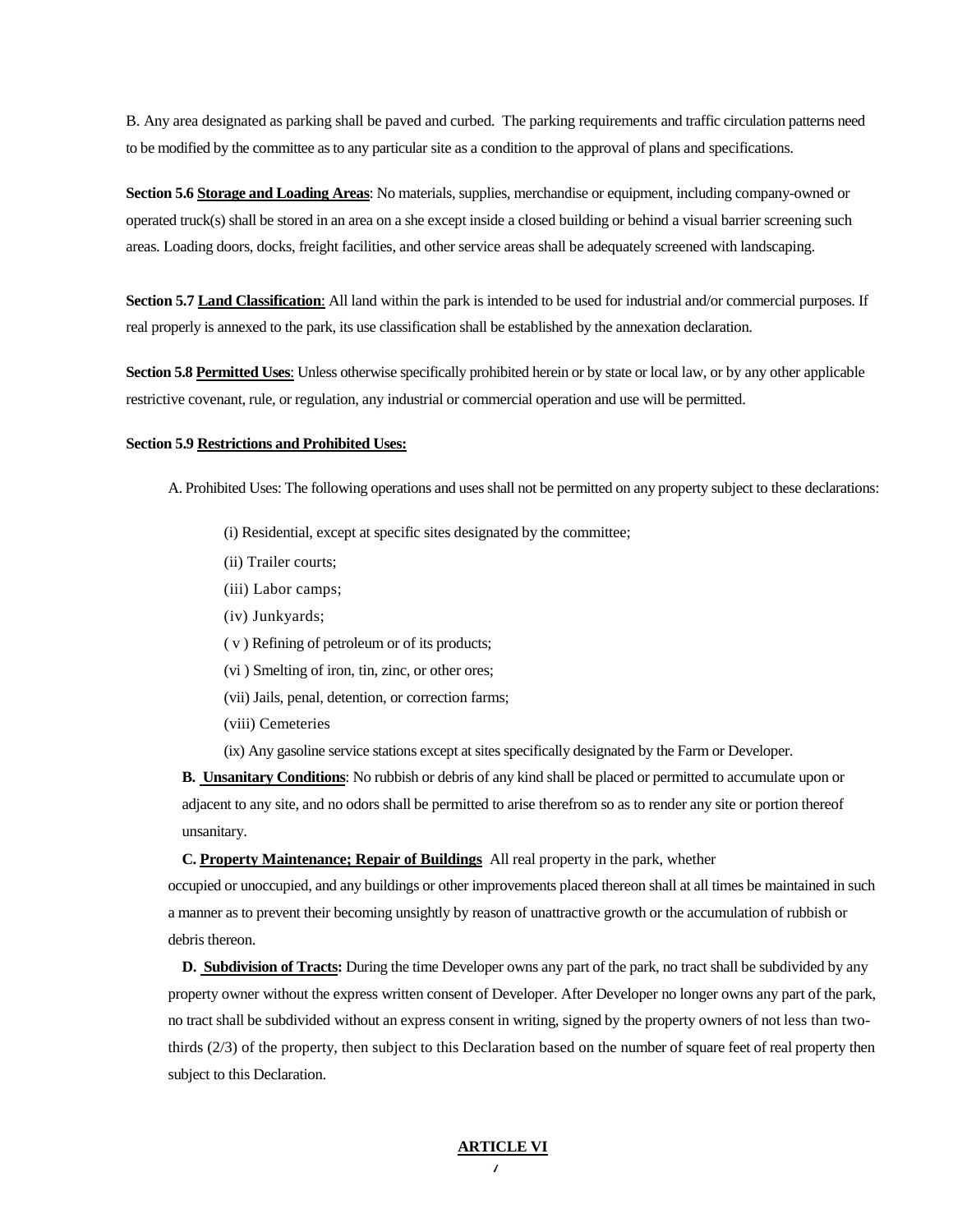### **DURATION, MODIFICATION, AND REPEAL**

**Section 6.1 Duration of Protective Covenants**: The park protective covenants shall continue and remain in full force and effect at all times with respect to the park and each part thereof, now or hereafter made subject thereto ( subject, however, to the right to amend and repeal as provided for herein ), from the effective date of this Declaration until January 1,2050; provided, that unless within one year prior to January 1,2050, there shall be recorded an instrument directing the termination of the park protective covenants signed by the property owners of not less than two-thirds ( 2/3 ) of the property, then subject to this Declaration, based on the number of square feet of real property, the protective covenants, in effect at that time shall be continued automatically without any further notice for an additional period of ten ( 10) years and thereafter for successive periods of ten ( 10 ) years unless within one (1) year prior to the expiration of any such period the park protective covenants are terminated as set forth in this section.

**Section 6.2 Termination and Modification**: This Declaration, or any provisions hereof, or any protective covenants contained herein, maybe terminated, extended, modified or amended, by the developer and Bob Evans Farms, Inc. provided that such termination, extension, modification, or amendment shall apply uniformly to all property in the park and shall not be effective until approved in writing by the Developer and dory recorded with the County Clerk. Any part of the park which is hereafter conveyed or dedicated by Developer for use as a public roadway or other execution and delivery of a deed by Developer to the appropriate governmental body.

**Section 6.3 Variances**: The committee is hereby authorized and empowered to grant reasonable variances from the provisions of this Declaration, or any portion hereof, in order to overcome practical difficulties and to prevent unnecessary hardship in the application of the provisions contained herein; PROVIDED, that no such variance shall constitute a waiver of any provision of this Declaration as applied to any other person or real property.

### **ARTICLE VII**

#### **ENFORCEMENT**

**Section 7.1 Abatement and Suit**: The Developer, the committee, their authorized agents or any parry to whose benefit the protective covenants expressly inure ( except as qualified by Section 8.3 ), shall subject to provisions of this Article, have the right following violation or breach of any protective covenant or the Architectural Guideline, without any liability to the property owner lessee, occupant, or licensee for trespass, to enter upon the real property upon or as to which said violation or breach exists and summarily to abate and remove, at the expense of the property owner, lessee, occupant or licensee thereof, any structure, thing, or condition that may be or exist thereon contrary to the intent and meaning of the park protective covenants, or shall have the right to prosecute a proceeding at law or in equity against the person or persons who have violated any of the park protective covenants to enjoin or prevent them from doing so, to cause said violation to be remedied or to receive damages for said violation.

**Section 7.2** Notice and Informal Conference: Before the Developer, the committee, their duly authorized agents or any other party to whose benefit the park protective covenants inure seeks to enforce any guideline or provision of this Declaration or to abate airy violation thereof, the person or persons alleged to be in violation shall first be given written notice thereof and affords five ( 5 ) days in which to request an informal conference. At the conference, the person or persons receiving the notice shall be allowed to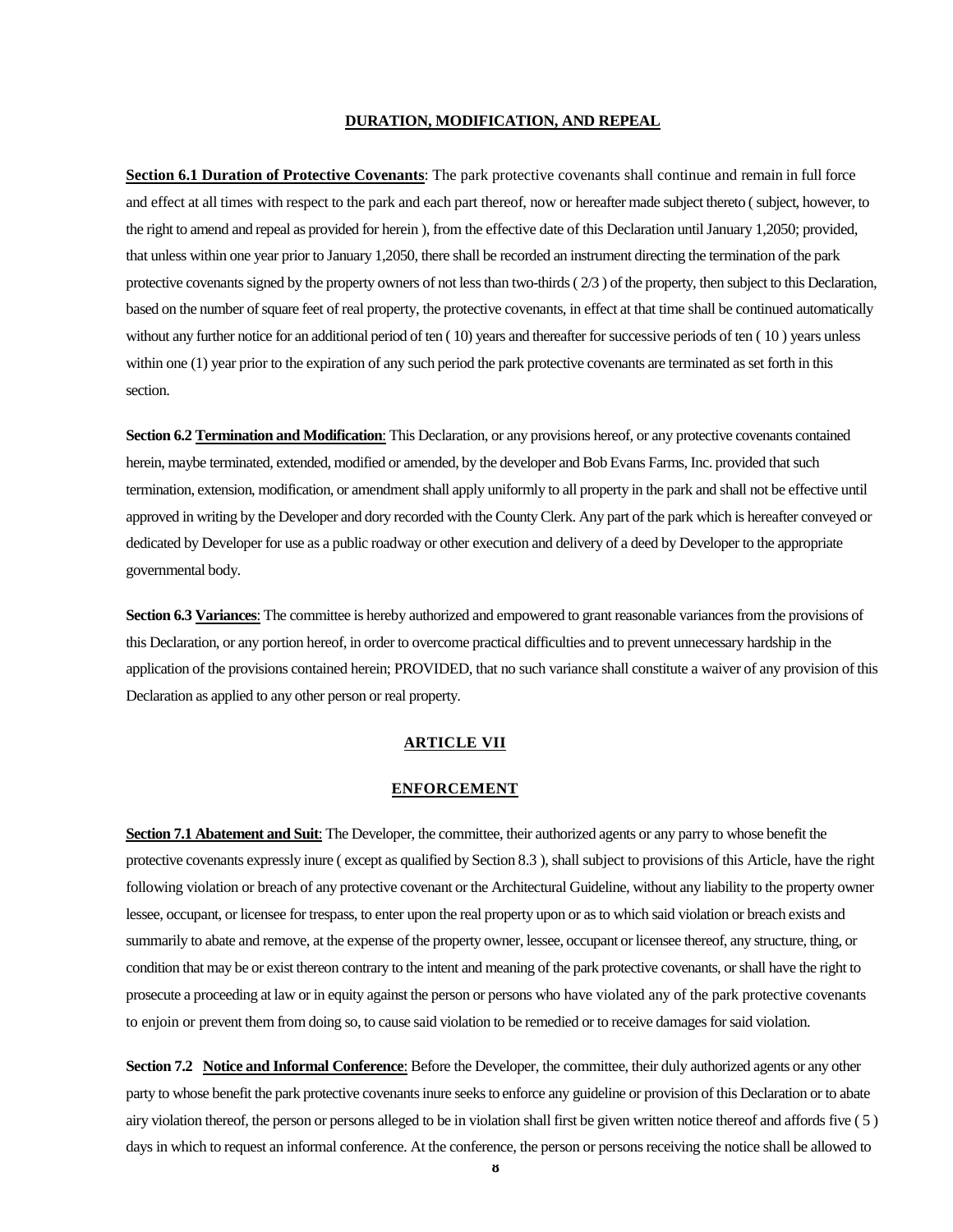explain, defend, or justify the alleged or anticipated violation. If at the close of the conference the Developer or the committee has good cause to believe that a violation has occurred or will occur which cannot be remedied or abated in a timely manner, then the complaining party may resort to the other enforcement provisions of this Declaration

**Section 7.3 Attorney's Fees**: In any legally equitable proceeding to enforce or restrain the violation of the park protective covenants, the losing party or parties shall pay the reasonable attorney's fees of the prevailing party or parties.

**Section 7.4 Failure to Enforce Not a Waiver of Rights:** No delay or failure on the part of an aggrieved party to invoke any available remedy in respect to a violation of any of the park protective covenants shall be held to be a waiver by that party of ( or an estoppel of that party to assert) any right available to him upon the recurrence or continuance of said violation or the occurrence of a different violation, nor shall there be construed upon the Developer a dory to take any action to enforce the park protective covenants.

**Section 7.5 Right of Entry:** During reasonable hours and notice and subject to reasonable security requirements, Developer, its authorized representatives, or the committee shall have the right to enter upon any part of the park, and any building or other improvement constructed thereon, for the purpose of ascertaining whether the protective covenant, and rules of the committee enacted pursuant to the authority contained herein, have been or are being complied with and to perform any acts reasonably necessary to carry out its powers under this Declaration. No such right of entry shall extend to privileged information or trade secrets of any type, nor shall it constitute trespass.

## **ARTICLEVIII MISCELLANEOUS PROVISIONS**

**Section 8.1 Voting Powers of Owners and Meetings**. Each record Owner shall be entitled to one vote for each full acre of the Property owned by such Owner as determined solely be the Committee; provided; however, each Owner shall be entitled to at least one vote. Annual meetings of the Owners shall be held as provided for in paragraph 2.2. The committee may call a special meeting of the Owners upon at least a thirty ( 30 ) day notice to the Owners designating the date, time, and place of the special meeting. For notice purposes, an Owner shall continue to be deemed an Owner until the interest of such Owner has been transferred by a duly executed, delivered, and recorded deed and such Owner or such Owner's grantee. A majority vote of the Owners present at a properly called meeting shall constitute the action of the Owners.

**Section 8.2 Covenants to Run with the Land:** Each grantee of any portion of the Property, by the acceptance of a deed conveyance, accepts the same subject to all restrictions, conditions, covenants, reservations, mediations, and the jurisdiction, rights, and powers of the Committee, created or reserved by this Declaration, and all rights, benefits, and privileges of every character hereby created, granted, reserved, or declared, and all impositions and obligations hereby imposed shall run with the land and each and every part thereof and bind each and every owner as though the provisions of the Declaration were recited and stipulated at length in each and every deed conveyance.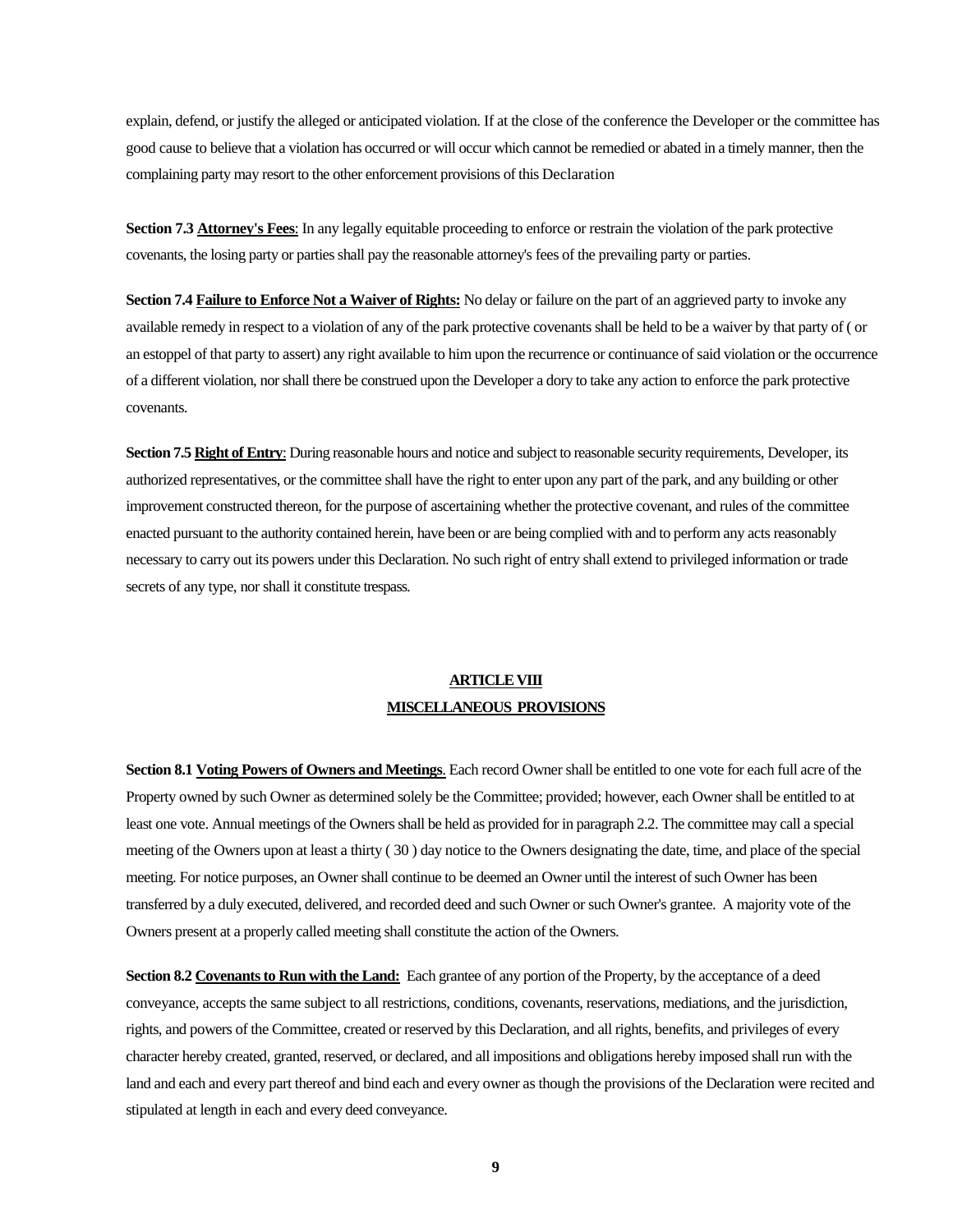**Section 8.3 Mutuality, Reciprocity: Runs with Land:** The park protective covenants are made for the direct, mutual and reciprocal benefit of each and every part of the park; shall create mutual, equitable servitudes upon each part of the park in favor of every other part of the park; shall create reciprocal rights and obligations between the respective property owners and privity of contract and estate between all grantees of real property In die park, their heirs, successors and assigns; and shall, as to the owner of each part of the park, his heirs, successors and assigns, operate as covenants running with the land, for the benefit of all other parts of the park.

**Section 8.4 Subordination**: All restrictions, covenants, conditions, agreements, and other provisions herein contained shall be deemed subject to and subordination to all mortgages or deeds of trust in the nature of a mortgage now or hereafter executed, encumbering any of the Property, and none of said restrictions, covenants, conditions, agreements, or other provisions shall supersede or in any way reduce the security or affect the validity of any such mortgage or deed of trust in the nature of the mortgage. If any portion of the Property is acquired in lieu of foreclosure or is sold under foreclosure of any mortgage if under judicial sale, any purchaser of such sale, his heirs, successors, or assigns, shall hold any and all property so purchased or acquired subject to all of the restrictions, covenants, conditions, agreements, and other provisions of the Declaration.

**Section 8.5 Assignment of Rights and Duties**: Any or all of the rights, powers, and reservations of the Developer herein contained maybe assigned to any person, corporation, or association which will assume the duties of Developer pertaining to the particular rights, powers and reservations assigned and upon any such person, corporation, or association evidencing its consent in writing to accept such assignment and assume such duties, he or it shall, to the extent of such assignment, have the same rights and powers and be subject to the same obligations and duties as the Developer. The term "Developer" as used herein includes all assignees and their heirs, successors, and assigns. Any assignment or appointment made under this section shall be in a recordable form and shall be recorded with the County Cleric If at any time Developer ceases to east and has not made such an assignment, the rights and obligations of the Developer shall automatically vest in the committee as it is constituted from time to time.

**Section 8.6 Constructive Notice and Acceptance**: Every property owner, lessee, licensee and occupant, by acceptance of a deed conveying title to a part of the park, or the execution of a contract for the purchase thereof, or the acceptance of a lease, or license therefore, or the taking possession thereof, when from Developer or a subsequent property owner or lessee, shall accept such deed, contract, lease license or possession upon and subject to each and all of the park protective covenants, and also the jurisdiction, rights and powers of Developer and its successor and assigns, and by such acceptance shall for himself, his heirs, personal representatives, successors and assigns, covenant, consent and agree to and with the Developer, its successors and assigns and to and with the other property owners and lessees to beep, observe, and comply with and perform the park protective covenants, whether or not any reference to this Declaration is contained in the instrument by which such person or entity acquired an interest in said real property.

**Section 8.7 Waiver:** Every property owner, lessee, licensee or occupant, by acquiring his interest in the park, agrees that he will not bring any .action or suit against Developer, its successor and assigns or the Committee or any member thereof, from time to time, to recover damages or to seek equitable relief either for the actions of Developer or the committee to enforce or failure to enforce any provision of the Declaration.

**Section 8.8 Mortgage Protection**: No breach of the park protective covenants shall defeat or render invalid the lien of any security instrument now or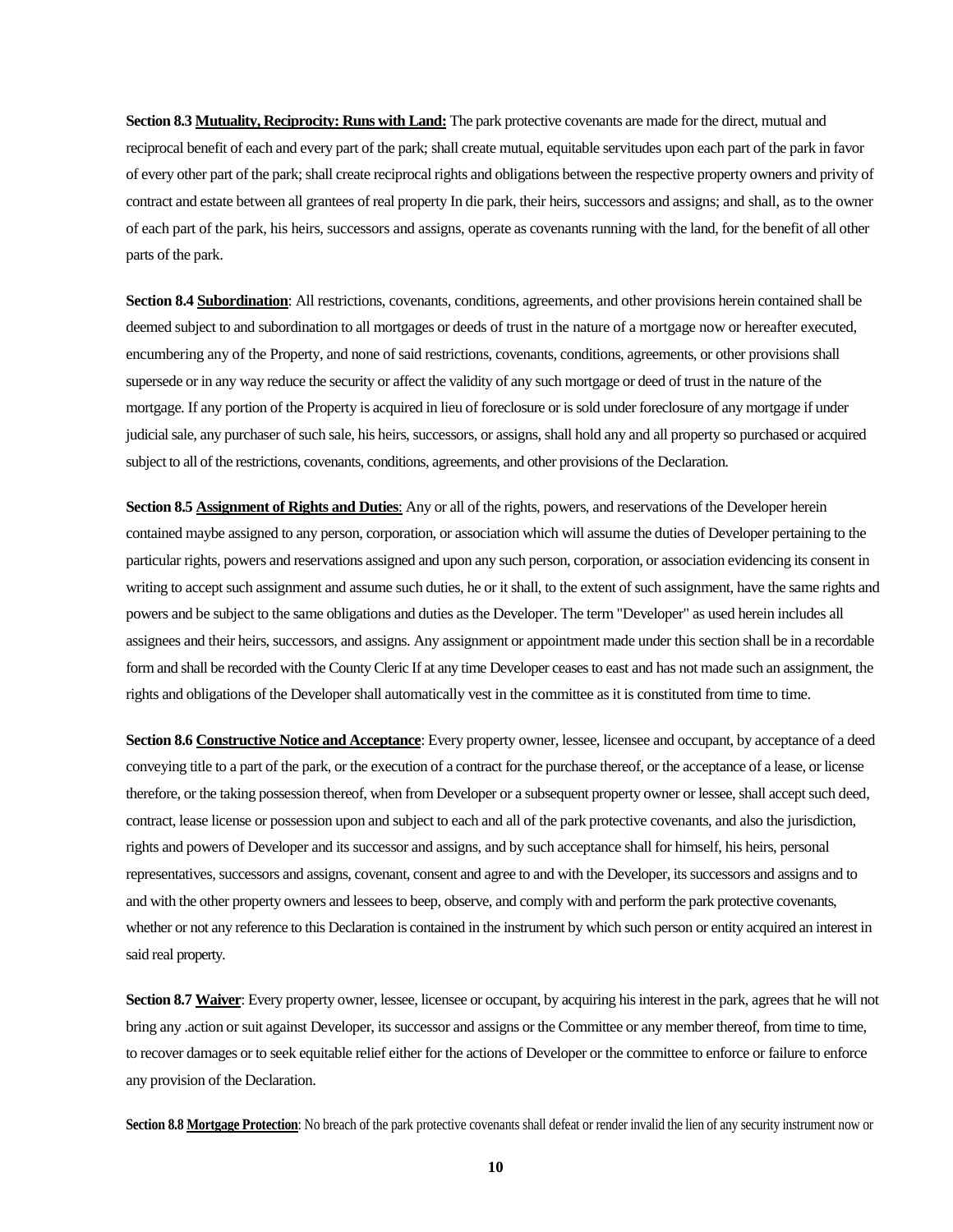hereafter executed upon any part of the park; provided, however, that if any portion of said real property is sold under a foreclosure of any security instrument or is conveyed to the party so secured in lieu of foreclosure, any purchaser at such sate or any such grantee and his successors and assigns shall hold any and all real property so purchased or acquired, subject to the park protective covenants.

**A. Waiver Compliance**: Where it appears in this Declaration that the Developer has the right to waive compliance with certain provisions, the right to approve or deny certain matters, or the right to exercise its discretion in various areas, these rights of the Developer are expressly reserved or retained by the Developer, and all of the park protective covenants are subject to the retained and reserved rights of the Developer.

**B. Relocation of Proposed Roads**: Notwithstanding the delivery to any parry of the filing for the record of any subdivision plat of the park or the indication thereon of any road or street, Developer reserves the right to relocate each such road or street, Developer reserves the right to relocate each such road or street; provided that paved access for vehicular traffic at all times exists to and from each lot and site within the park. Developer makes no representation as to the ultimate location of any proposed roads outside the park.

**Section 8.10 Reservation of Utilities Easements**: Developer hereby reserves for its own use and benefit and for the use and benefit of each of its grantees and their transferees and assigns, easements for the location, installation and maintenance of utilities within seven feet of each property line of each site. The owner of any parcel or site within the park any of his assignees, lessees, licensee or other occupants shall have the right at all reasonable times to enter upon the land covered by any and each said easement and to install thereon utilities for the use and benefit of his own respective site; provided, however, that any such person shall restore said land and all paving, curbing, landscaping and other improvements at his own expense, to as nearly as practicable the same condition as existed prior to each such entry, installation, or maintenance. The owner of any parcel or site shall have the right to assign the benefit of such easement to any electric company, gas company, telephone company, or any other public utility or to the State of Ohio, or any political subdivision thereof, for the purpose of installing, operating, and maintaining utilities. For the purpose hereof, "utilities" shall include gas mains and lines, electric cables and lines, water supply mains and lines, storm water sewers, sanitary sewers, telephone and telegraph cables and lines, and other facilities of die nature from time to time commonly regarded as utilities. No conveyance by Developer of any lot, parcel, or she within the park, or any interest therein, shall be deemed to be, or construed as, a conveyance or release of the easement herein reserved, or any of them, even though such conveyance purports to convey Developer's entire interest therein; but, notwithstanding the foregoing, Developer reserves the unto itself, and Developer shall have, the right, by express language to such effect, from time to time to release any segment or area of the above reserved easements, provided that grantor causes any utility or utilities existing therein to be relocated without any unreasonable interruption of any utility service furnished through the easement so to be released.

**Section 8.11 Severance of a Parcel**. If at any time hereafter, any segment of the park is severed from the main body of the park by any limited access highway ( i. e., a highway, access to which is permitted only through officially established interchanges and direct access to which from adjacent properties is prohibited), Developer, or the then owner of the parcel so sere have the right and power, by written instrument executed by the Developer of the then owner of the parcel so severed, and recorded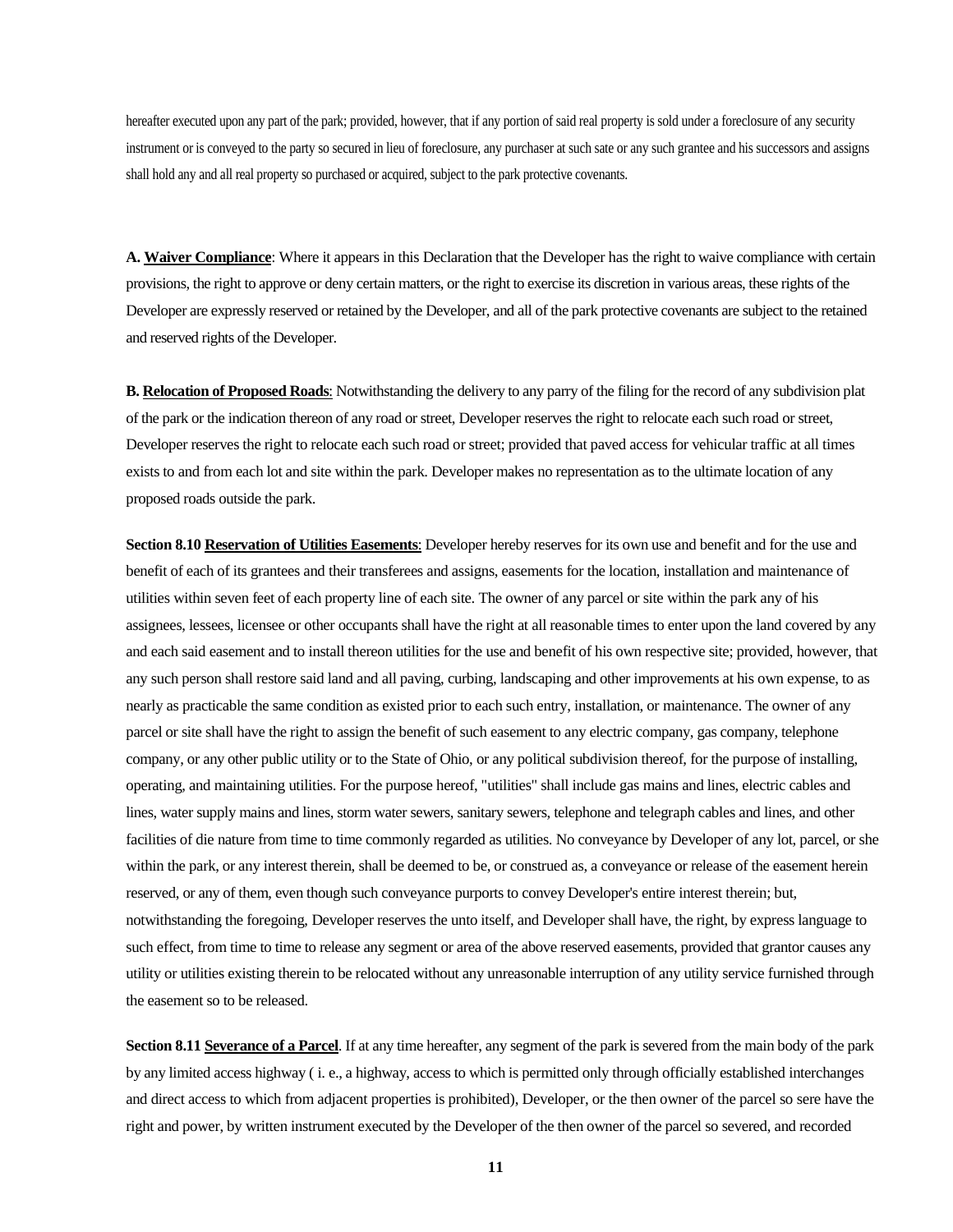with the County Clerk, to release the parcel so severed from the force and effect of the park protective covenants, and m such event, upon recordation of such an instrument, such parcel shall be released, free and clear of the provisions of the park protective covenants, with the same force and effect as though such parcel had not originally been included within the park. After any such release, no owner, transferee, occupant, tenant, or licensee of any such parcel shall be bound by or entitled to enforce or have any right or benefit pursuant to the park protective covenants. For purposes of this Section, a parcel shall be deemed severed from the park if and when any such limited access highway intervenes between such parcel and the main body of the park, even though access is provided by way of an overpass, underpass or crossroads between such parcel and the main body of the park.

**Section 8.12 Paragraph Headers:** Paragraph headings, where used herein, are inserted for convenience or reference only and are not intended to be a part of the Declaration or in any way to define, limit, or describe the scope and intent of the particular paragraphs to which they refer.

**Section 8.13 Effect of Invalidation:** If any provision of the park protective covenant is held to be invalid by any court, the validity of such provision shall not affect the validity of the remaining park protective covenants, and all remaining park protective covenants shall continue unimpaired, in full force and effect.

**IN WITNESS WHEREOF**, the said Bob Evans Farm, Inc., an Ohio corporation, and the Community Improvement Corporation of Gallia County, an Ohio public corporation, have caused their names to be hereto signed, and their corporation seals to hereunto affixed by their respective proper officers, thereunto duly authorized

THE BOB EVANS FARM, INC.

[CORPORATE SEAL]

| B |  |  |  |
|---|--|--|--|
|   |  |  |  |

Its  $\blacksquare$ 

THE COMMUNITY IMPROVEMENT CORPORATION OF GALLIA COUNTY

[CORPORATE SEAL]

By \_\_\_\_\_\_\_\_\_\_\_\_\_\_\_\_\_\_\_\_\_\_\_\_\_\_\_\_\_\_\_\_\_\_\_\_\_\_\_\_\_

Its